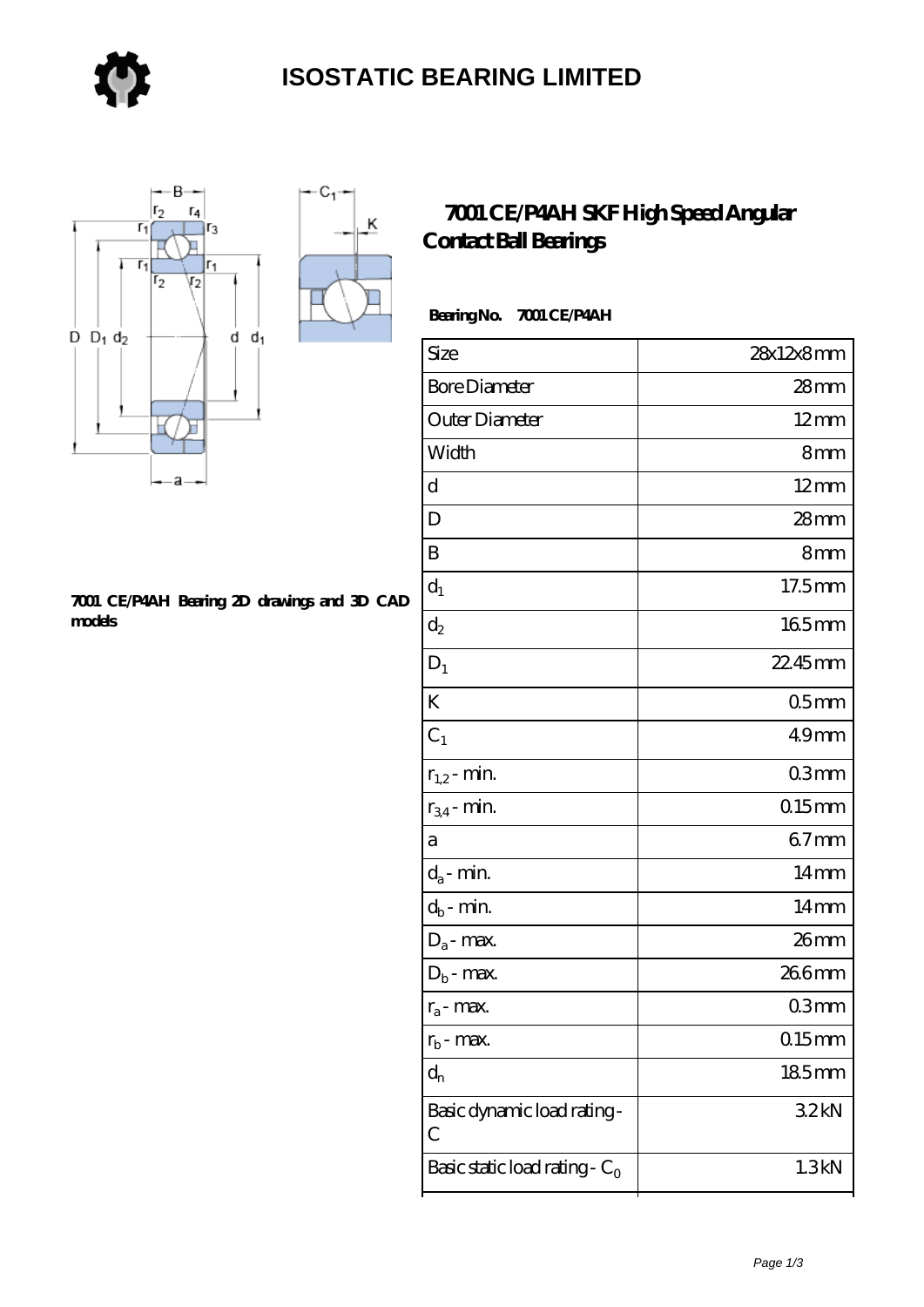

# **[ISOSTATIC BEARING LIMITED](https://store-isabelmarant.com)**

| Fatigue load limit - P <sub>u</sub>      | 0057kN           |
|------------------------------------------|------------------|
| Limiting speed for grease<br>lubrication | 8000r/min        |
| Limiting speed for oil<br>lubrication    | 127000mm/min     |
| Ball - $D_w$                             | 3969mm           |
| Ball - z                                 | 12               |
| $G_{ref}$                                | $031 \text{ cm}$ |
| Calculation factor - $f_0$               | 7.3              |
| Preload class $A - G_A$                  | 17N              |
| Preload class $B - G_B$                  | 53N              |
| Preload class $C - G_C$                  | 110N             |
| Calculation factor - f                   | 1.02             |
| Calculation factor - f                   | 1                |
| Calculation factor - $f_{2A}$            | 1                |
| Calculation factor - $f_{\rm 2B}$        | 1.03             |
| Calculation factor - $f_{\chi}$          | 1.05             |
| Calculation factor - f <sub>HC</sub>     | 1                |
| Preload class A                          | 13N/micron       |
| Preload class B                          | 21 N/micron      |
| Preload class C                          | 30N/micron       |
| $d_1$                                    | 17.5mm           |
| $\mathrm{d}_2$                           | 165mm            |
| $D_1$                                    | 22.45mm          |
| $C_1$                                    | 49 <sub>mm</sub> |
| $r_{1,2}$ min.                           | 03mm             |
| $r_{34}$ min.                            | $015$ mm         |
| $d_a$ min.                               | 14 <sub>mm</sub> |
| $d_b$ min.                               | $14 \text{mm}$   |
| $D_a$ max.                               | $26$ mm          |
| $D_{\rm b}$ max.                         | 266mm            |
|                                          |                  |